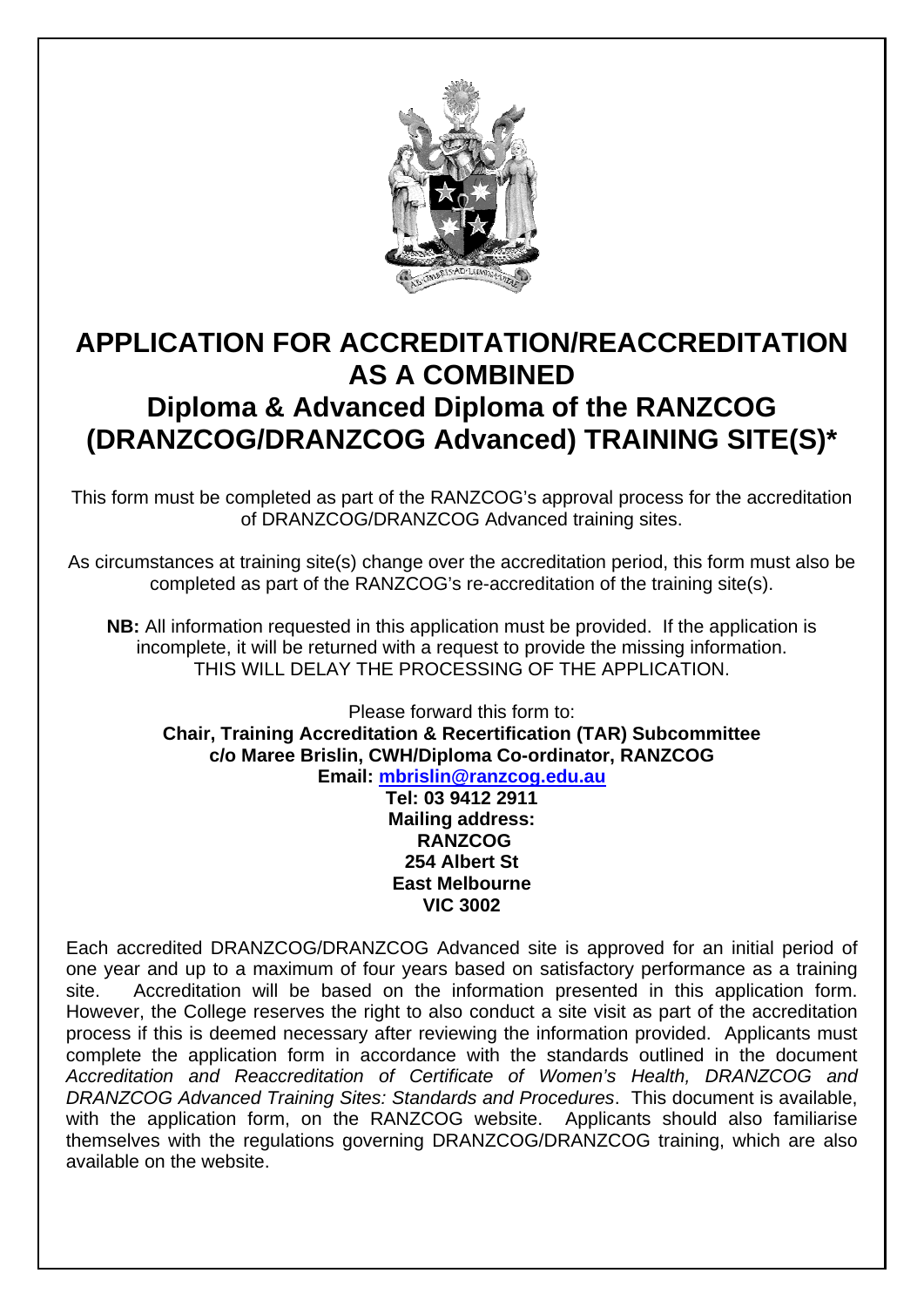**(\*NB: A training site may comprise a number of hospitals, clinics or other allied facilities jointly offering training.)** 

## **APPLICATION FOR ACCREDITATION AS A DRANZCOG/DRANZCOG ADVANCED TRAINING SITE**

**This form is to be completed by the current or proposed staff member at the site who will responsible for overseeing training (eg, Head of Department, Educational Co-ordinator, etc).** 

|                              | ---,                                                               |
|------------------------------|--------------------------------------------------------------------|
| <b>NAME OF SITE(S)</b>       |                                                                    |
| <b>HEALTH</b><br><b>AREA</b> |                                                                    |
| <b>SERVICE</b>               |                                                                    |
| <b>HOSPITAL TYPE</b>         |                                                                    |
|                              | Outer metropolitan<br>Tertiary<br><b>Rural</b><br>$\Box$<br>$\Box$ |
| (select one ONLY)            | □                                                                  |
|                              | Metropolitan<br>Country base<br>$\Box$<br>$\Box$                   |
| <b>TRAINING SITE 1</b>       |                                                                    |
| <b>ADDRESS</b>               |                                                                    |
|                              |                                                                    |
|                              |                                                                    |
|                              |                                                                    |
| <b>TELEPHONE</b>             | <b>FACSIMILE</b>                                                   |
| <b>WEBSITE</b>               |                                                                    |
|                              |                                                                    |
|                              |                                                                    |
| <b>TRAINING SITE 2</b>       |                                                                    |
| <b>ADDRESS</b>               |                                                                    |
|                              |                                                                    |
|                              |                                                                    |
|                              |                                                                    |
| <b>TELEPHONE</b>             | <b>FACSIMILE</b>                                                   |
| <b>WEBSITE</b>               |                                                                    |
|                              |                                                                    |
|                              |                                                                    |
| <b>TRAINING SITE 3</b>       |                                                                    |
| <b>ADDRESS</b>               |                                                                    |
|                              |                                                                    |
|                              |                                                                    |
|                              |                                                                    |
| <b>TELEPHONE</b>             | <b>FACSIMILE</b>                                                   |
| <b>WEBSITE</b>               |                                                                    |
|                              |                                                                    |
| <b>TRAINING SITE 4</b>       |                                                                    |
| <b>ADDRESS</b>               |                                                                    |
|                              |                                                                    |
|                              |                                                                    |
|                              |                                                                    |
| <b>TELEPHONE</b>             | <b>FACSIMILE</b>                                                   |
| <b>WEBSITE</b>               |                                                                    |
| <b>EDUCATIONAL PROGRAM</b>   |                                                                    |
|                              | Name:                                                              |
| <b>COORDINATOR</b>           | Title:<br>(or                                                      |
| equivalent)                  |                                                                    |
| <b>ADDRESS</b>               |                                                                    |
|                              |                                                                    |
|                              |                                                                    |
| <b>TELEPHONE</b>             | <b>FACSIMILE</b>                                                   |
|                              |                                                                    |
| <b>EMAIL</b>                 |                                                                    |
|                              |                                                                    |
|                              |                                                                    |
| Date:                        |                                                                    |
|                              |                                                                    |
|                              | DRANZCOG/DRANZCOG Advanced Accreditation/Reaccreditation 2014<br>1 |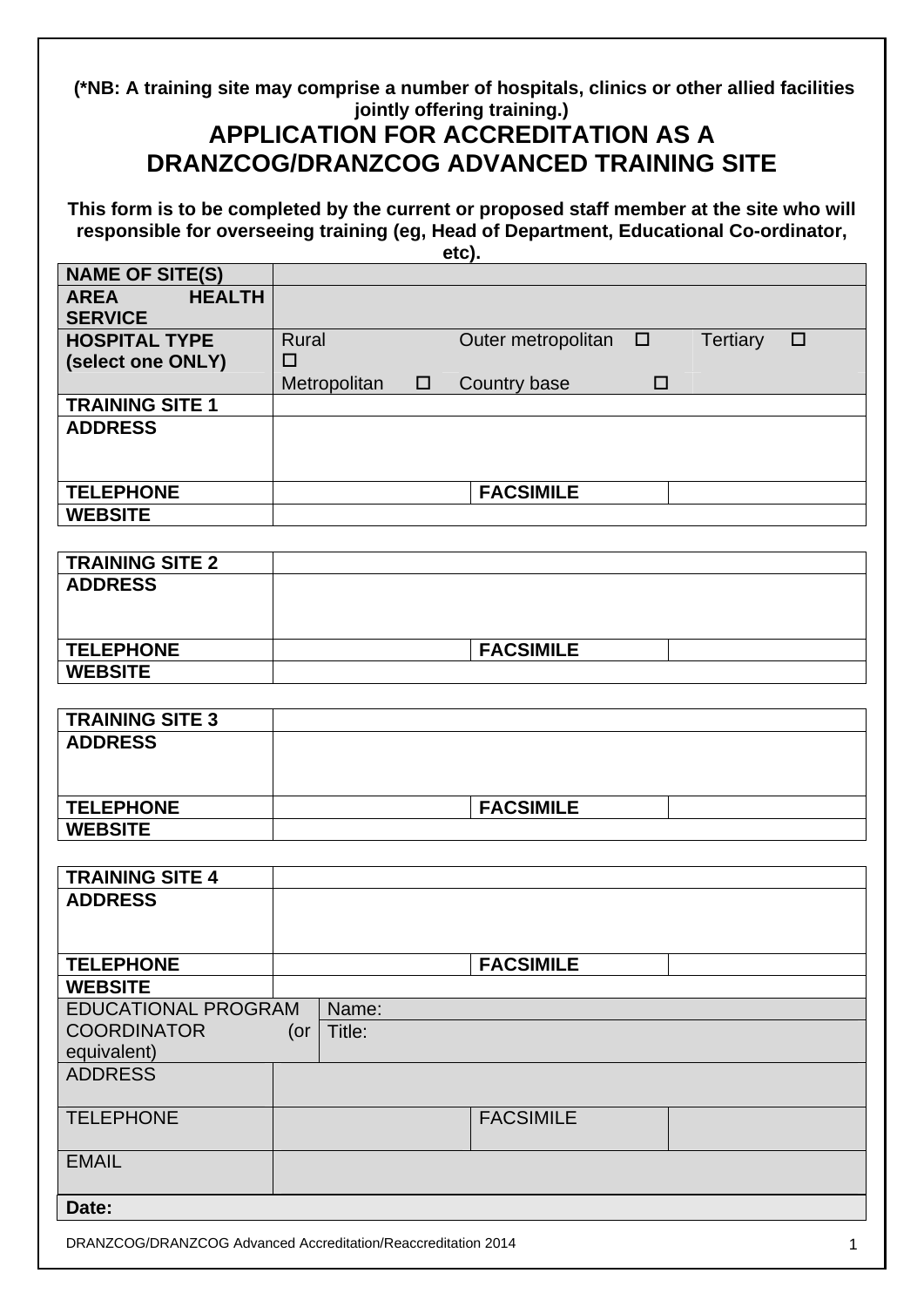## **CLINICAL EXPERIENCE**

### **1. Obstetric, family planning, antenatal, gynaecological and labour ward experience**

Provide details of the obstetric, family planning, antenatal, gynaecological and labour ward cases managed in the training site in the last 12 months, with details of current or proposed DRANZCOG/DRANZCOG Advanced trainee participation (as applicable).

| <b>Types of cases</b>                                          | Details of nature of cases managed                            |               | No. of cases | No. of cases managed by<br>DRANZCOG/DRANZCOG<br><b>Advanced trainees</b> | No of cases<br>managed by<br>other<br>trainees |
|----------------------------------------------------------------|---------------------------------------------------------------|---------------|--------------|--------------------------------------------------------------------------|------------------------------------------------|
| <b>Family Planning</b>                                         |                                                               |               |              |                                                                          |                                                |
| Antenatal                                                      |                                                               |               |              |                                                                          |                                                |
| Gynaecological experience/<br>Gynaecological clinic            |                                                               |               |              |                                                                          |                                                |
| Labour and delivery                                            |                                                               | <b>Public</b> | Private      |                                                                          |                                                |
| First trimester miscarriage                                    |                                                               |               |              |                                                                          |                                                |
| Retained placenta                                              |                                                               |               |              |                                                                          |                                                |
| Dilatation & curettage                                         |                                                               |               |              |                                                                          |                                                |
| Bartholin's cysts/abscesses                                    |                                                               |               |              |                                                                          |                                                |
| <b>Elective Caesarean section</b><br>(D. ADV. i.e. DRANZ ADV.) |                                                               |               |              |                                                                          |                                                |
| <b>Emergency Caesarean section</b><br>(D. ADV)                 |                                                               |               |              |                                                                          |                                                |
| Mgt of full dilatation at<br>Caesarean section (D. ADV)        |                                                               |               |              |                                                                          |                                                |
|                                                                | DRANZCOG/DRANZCOG Advanced Accreditation/Reaccreditation 2014 |               |              |                                                                          | $\overline{2}$                                 |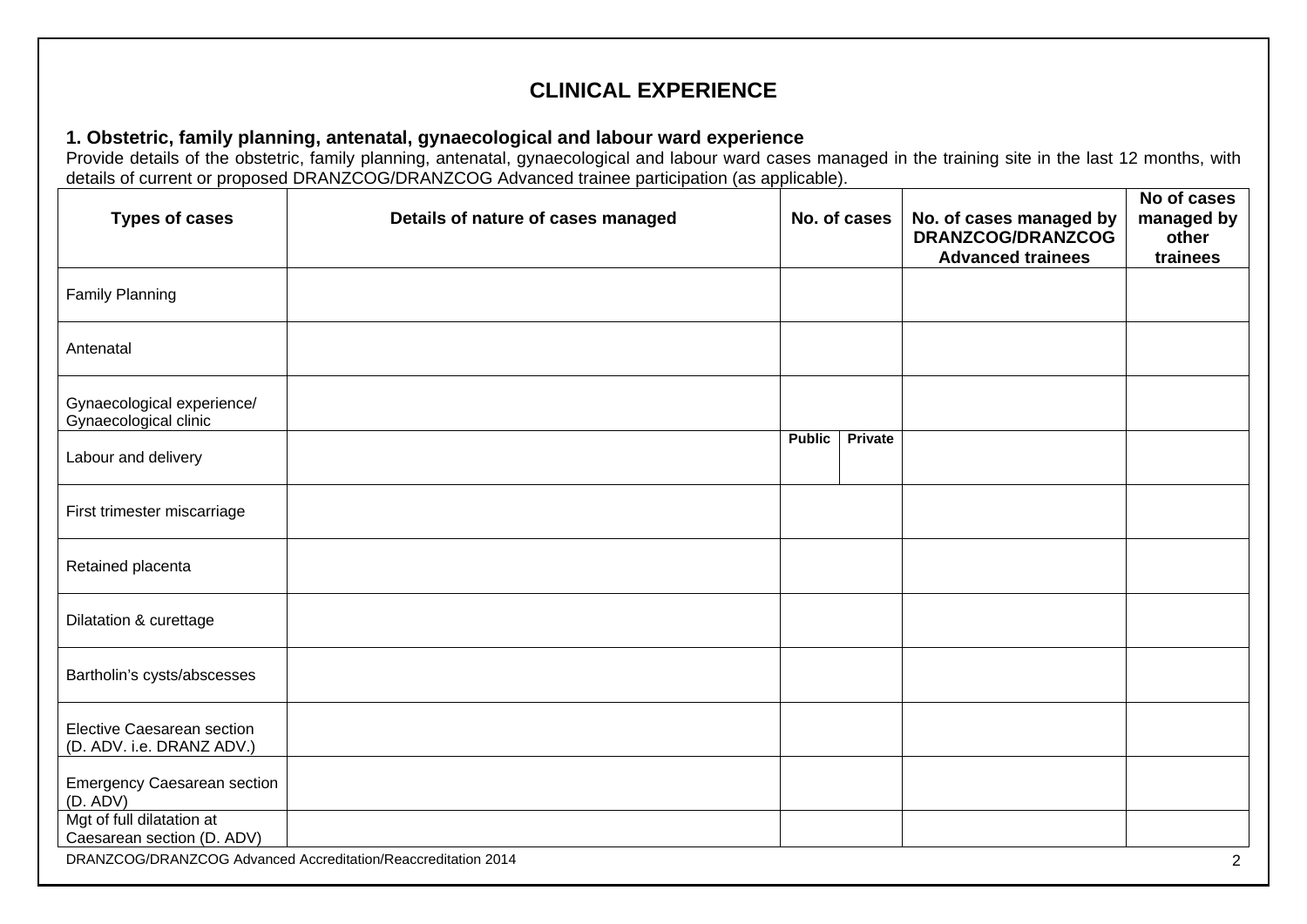| Mgt of postpartum<br>haemorrhage (D. ADV)                                                                                |  |  |
|--------------------------------------------------------------------------------------------------------------------------|--|--|
| Mgt of uterine evacuation<br>following 2 <sup>nd</sup> trimester<br>pregnancy loss/mid trimester<br>termination (D. ADV) |  |  |
| First trimester ultrasound<br>scanning - transabdominal<br>(D. ADV)                                                      |  |  |
| First trimester ultrasound<br>scanning - transvaginal<br>(D. ADV)                                                        |  |  |
| Third trimester ultrasound<br>scanning<br>(D. ADV)                                                                       |  |  |
| Exploratory laparotomy for<br>gynae emergency<br>(D. ADV)                                                                |  |  |
| Hysteroscopy<br>(D. ADV)                                                                                                 |  |  |
| Mgt of 1 <sup>st</sup> trimester<br>termination/missed<br>miscarriage (D. ADV)                                           |  |  |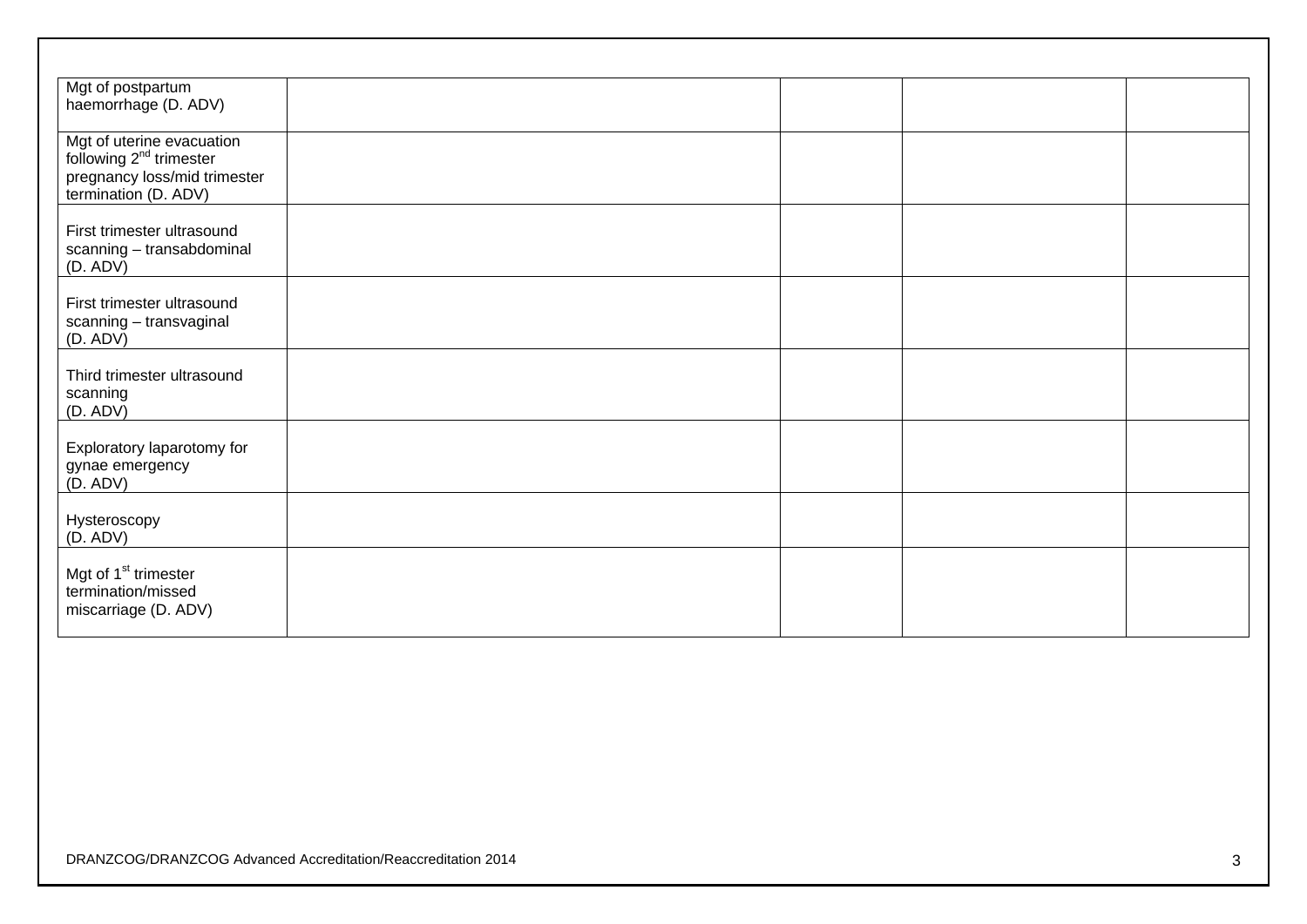#### **2. Registrars and trainees**

Provide the current numbers of registrars and trainees at the training site(s).

| <b>TYPE OF REGISTRAR/TRAINEE</b>    | <b>CURRENT NUMBER</b> | <b>NAME OF SITE</b><br>(if more than one is included in the application) |
|-------------------------------------|-----------------------|--------------------------------------------------------------------------|
| <b>Midwifery trainees</b>           |                       |                                                                          |
| <b>Non-accredited registrars</b>    |                       |                                                                          |
| <b>CWH trainees</b>                 |                       |                                                                          |
| <b>DRANZCOG trainees</b>            |                       |                                                                          |
| <b>DRANZCOG Advanced trainees</b>   |                       |                                                                          |
| <b>FRANZCOG trainees - Core</b>     |                       |                                                                          |
| <b>FRANZCOG trainees - Advanced</b> |                       |                                                                          |
| <b>Residents</b>                    |                       |                                                                          |
| Other                               |                       |                                                                          |

#### **3. Diploma trainees**

Current number of DRANZCOG trainees: \_\_\_\_\_\_ Proposed number of DRANZCOG trainees (same as current/more/less): \_\_\_\_\_ Current number of DRANZCOG Advanced trainees: \_\_\_\_\_\_Proposed number of DRANZCOG Advanced trainees (same as current/more/less): \_\_\_\_\_

### **4. Rostering**

## **a) Birthing suite rostering**

Provide details of current or proposed DRANZCOG/DRANZCOG Advanced trainee access (as applicable) to birthing suite experience: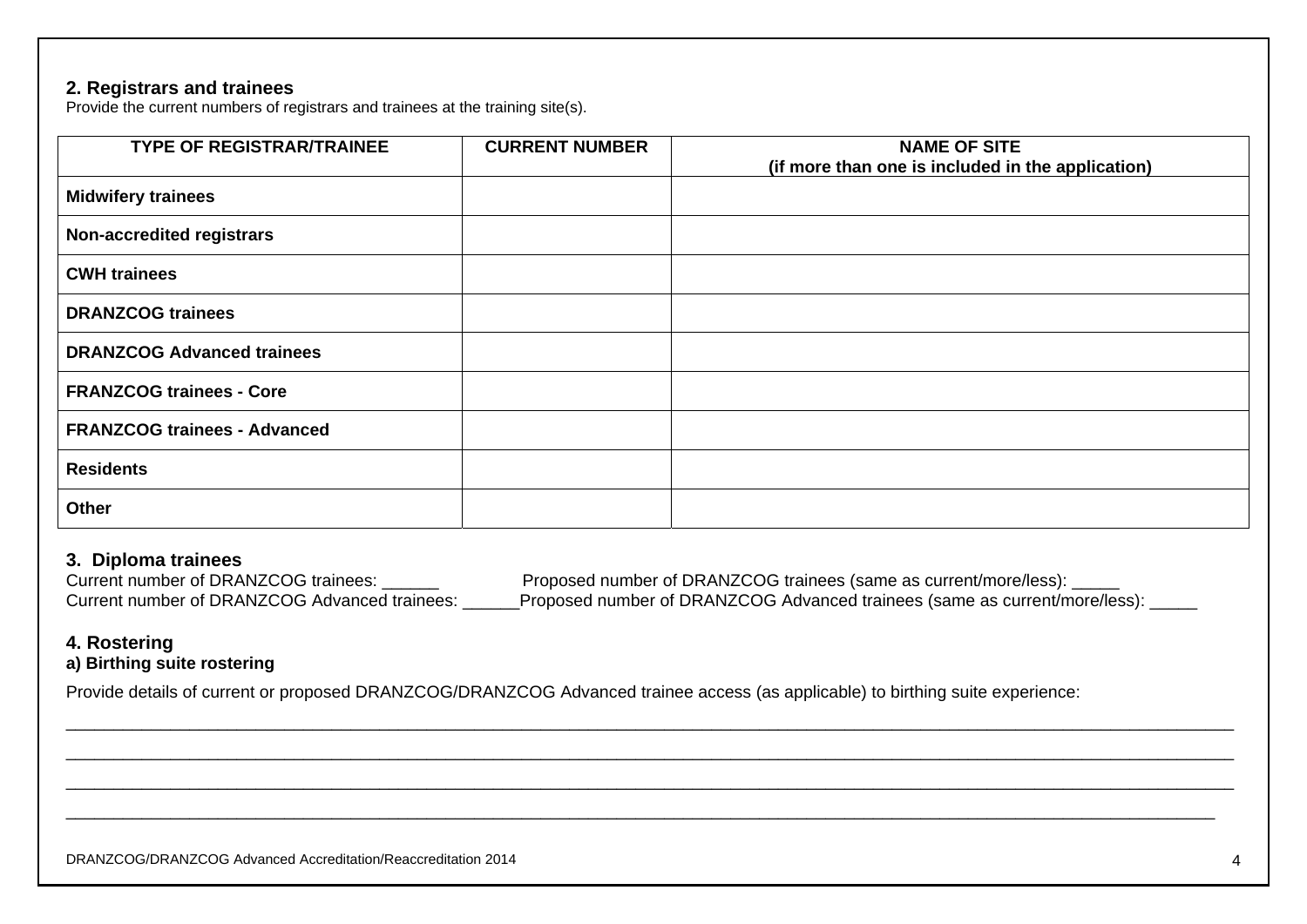### b) Theatre list rostering

Provide details of current or proposed DRANZCOG Advanced trainee access (as applicable) to theatre lists, including primary operator experience:

### c) Access to educational/training opportunities

Provide details of current or proposed DRANZCOG/DRANZCOG Advanced trainee access (as applicable) to education/training opportunities:

#### d) Night duty

Provide details of night duty requirements for current or proposed DRANZCOG/DRANZCOG Advanced trainees (as applicable) over a 6-month period:

#### e) After-hours support by appropriate HMOs

Provide details of after-hours support for current or proposed DRANZCOG/DRANZCOG Advanced trainees (as applicable) on the birthing suite by hospital medical officers: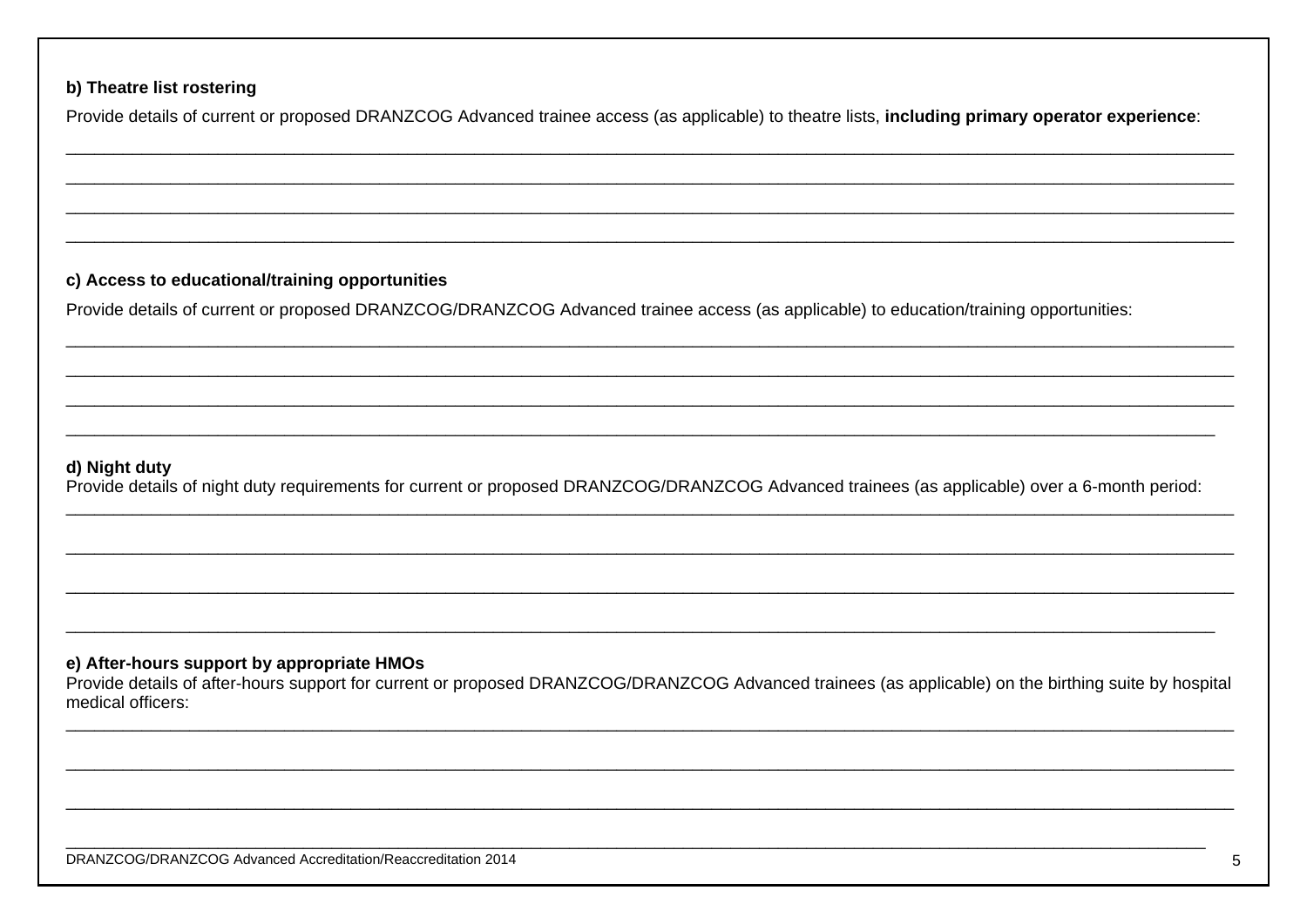## **f) Responsibility for rostering**

Rostering arrangements must not be left to hospital staff unaware of the specific trainee needs of RANZCOG trainees, including DRANZCOG/DRANZCOG Advanced trainees.

| Staff responsible for rostering | Steps taken to ensure staff are aware of RANZCOG trainee needs |
|---------------------------------|----------------------------------------------------------------|
|                                 |                                                                |
|                                 |                                                                |
|                                 |                                                                |
|                                 |                                                                |
|                                 |                                                                |

# **STAFF**

### **1. Training Supervisors**

The DRANZCOG/DRANZCOG Advanced Training Supervisors must hold the DRANZCOG (for DRANZCOG trainees) & DRANZCOG Advanced or Fellowship of the RANZCOG (if supervising DRANZCOG Advanced trainees).

| <b>Name</b> | <b>Qualification held</b><br>(please circle) | <b>Site at which Training</b><br>Supervisor* practises | <b>Proportion of time</b><br>spent at this site | <b>Responsibility for</b><br>trainees in the past 5<br>years | <b>Major teaching</b><br>responsibilities? |
|-------------|----------------------------------------------|--------------------------------------------------------|-------------------------------------------------|--------------------------------------------------------------|--------------------------------------------|
|             | DRANZCOG/DRANZCOG                            |                                                        |                                                 |                                                              |                                            |
|             | Advanced / FRANZCOG                          |                                                        |                                                 |                                                              | Yes □<br>No □                              |
|             | DRANZCOG/DRANZCOG                            |                                                        |                                                 |                                                              |                                            |
|             | Advanced / FRANZCOG                          |                                                        |                                                 |                                                              | Yes □<br>No □                              |
|             | DRANZCOG/DRANZCOG                            |                                                        |                                                 |                                                              |                                            |
|             | Advanced / FRANZCOG                          |                                                        |                                                 |                                                              | Yes $\Box$<br>No $\square$                 |
|             | DRANZCOG/DRANZCOG                            |                                                        |                                                 |                                                              |                                            |
|             | Advanced / FRANZCOG                          |                                                        |                                                 |                                                              | Yes $\Box$<br>No $\square$                 |

\* NB: Training Supervisors must be approved by the CCDOG TAR Subcommittee

DRANZCOG/DRANZCOG Advanced Accreditation/Reaccreditation 2014 6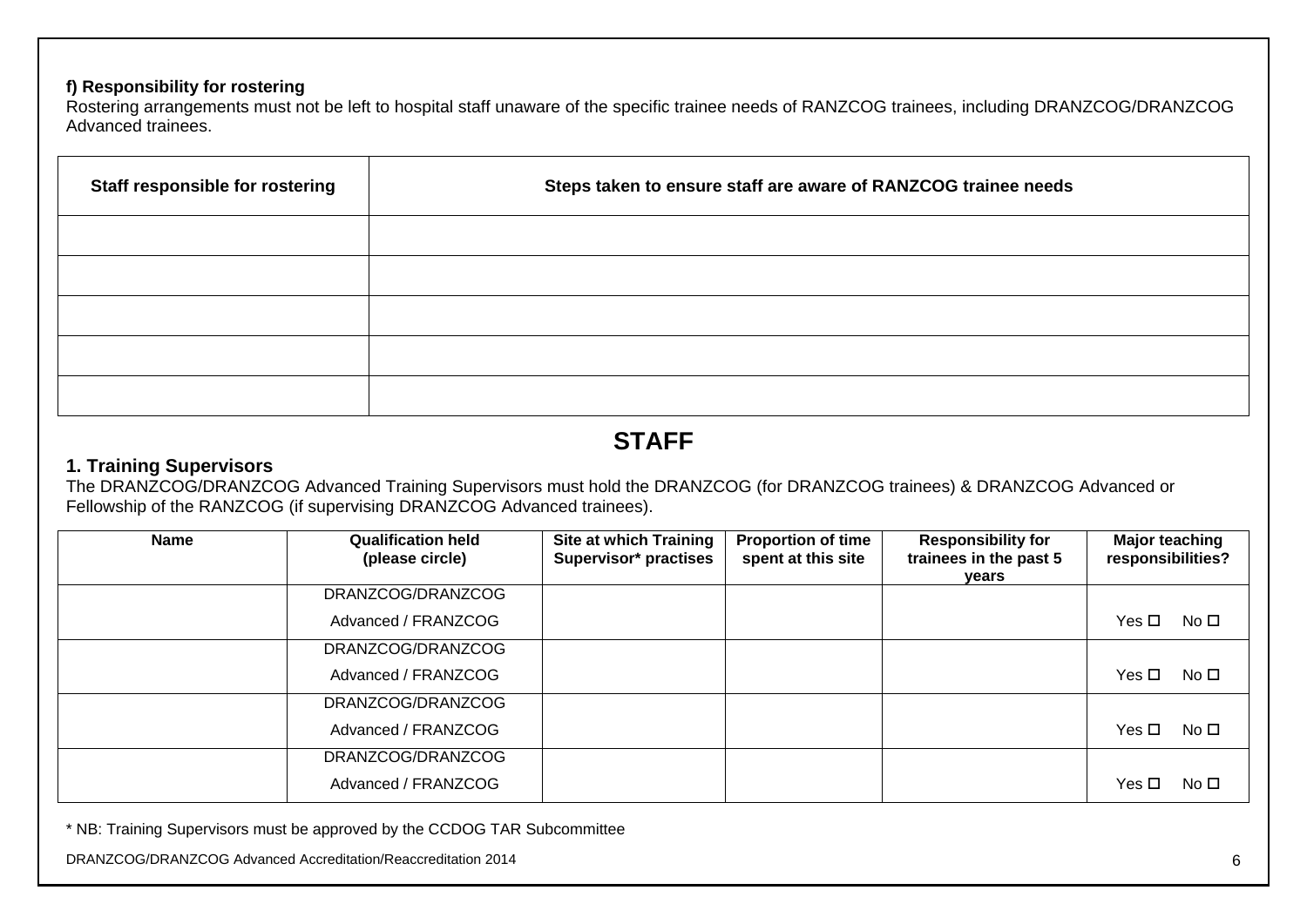# **FACILITIES**

\_\_\_\_\_\_\_\_\_\_\_\_\_\_\_\_\_\_\_\_\_\_\_\_\_\_\_\_\_\_\_\_\_\_\_\_\_\_\_\_\_\_\_\_\_\_\_\_\_\_\_\_\_\_\_\_\_\_\_\_\_\_\_\_\_\_\_\_\_\_\_\_\_\_\_\_\_\_\_\_\_\_\_\_\_\_\_\_\_\_\_\_\_\_\_\_\_\_\_\_\_\_\_\_\_\_\_\_\_\_\_\_\_\_\_\_\_\_\_\_\_

\_\_\_\_\_\_\_\_\_\_\_\_\_\_\_\_\_\_\_\_\_\_\_\_\_\_\_\_\_\_\_\_\_\_\_\_\_\_\_\_\_\_\_\_\_\_\_\_\_\_\_\_\_\_\_\_\_\_\_\_\_\_\_\_\_\_\_\_\_\_\_\_\_\_\_\_\_\_\_\_\_\_\_\_\_\_\_\_\_\_\_\_\_\_\_\_\_\_\_\_\_\_\_\_\_\_\_\_\_\_\_\_\_\_\_\_\_\_\_\_\_

### **1. Paediatric support**

Describe the **paediatric support** available within the training site(s).

## **2. Resource facilities**

Describe the **library and other resource facilities** within the training site(s). Resource facilities must support DRANZCOG/DRANZCOG Advanced work and training, over and above that required for the recognition of undergraduate training positions.

 $\mathcal{L}_\mathcal{L} = \mathcal{L}_\mathcal{L} = \mathcal{L}_\mathcal{L} = \mathcal{L}_\mathcal{L} = \mathcal{L}_\mathcal{L} = \mathcal{L}_\mathcal{L} = \mathcal{L}_\mathcal{L} = \mathcal{L}_\mathcal{L} = \mathcal{L}_\mathcal{L} = \mathcal{L}_\mathcal{L} = \mathcal{L}_\mathcal{L} = \mathcal{L}_\mathcal{L} = \mathcal{L}_\mathcal{L} = \mathcal{L}_\mathcal{L} = \mathcal{L}_\mathcal{L} = \mathcal{L}_\mathcal{L} = \mathcal{L}_\mathcal{L}$ 

 $\mathcal{L}_\mathcal{L} = \mathcal{L}_\mathcal{L} = \mathcal{L}_\mathcal{L} = \mathcal{L}_\mathcal{L} = \mathcal{L}_\mathcal{L} = \mathcal{L}_\mathcal{L} = \mathcal{L}_\mathcal{L} = \mathcal{L}_\mathcal{L} = \mathcal{L}_\mathcal{L} = \mathcal{L}_\mathcal{L} = \mathcal{L}_\mathcal{L} = \mathcal{L}_\mathcal{L} = \mathcal{L}_\mathcal{L} = \mathcal{L}_\mathcal{L} = \mathcal{L}_\mathcal{L} = \mathcal{L}_\mathcal{L} = \mathcal{L}_\mathcal{L}$ 

### **2. Trainees' room**

Does the trainees' room have adequate furniture and computer facilities, as stipulated in the *Accreditation and Reaccreditation of Certificate of Women's Health, DRANZCOG and DRANZCOG Advanced Training Sites: Standards and Procedures* document?

## **3. Rest/on-call room**

Do trainees have access to a rest/on-call room when they are on night duty?  $V \in \mathbb{R}^n$  Yes  $\square$  No  $\square$ 

 $Yes \n  $No \n  $\square$$$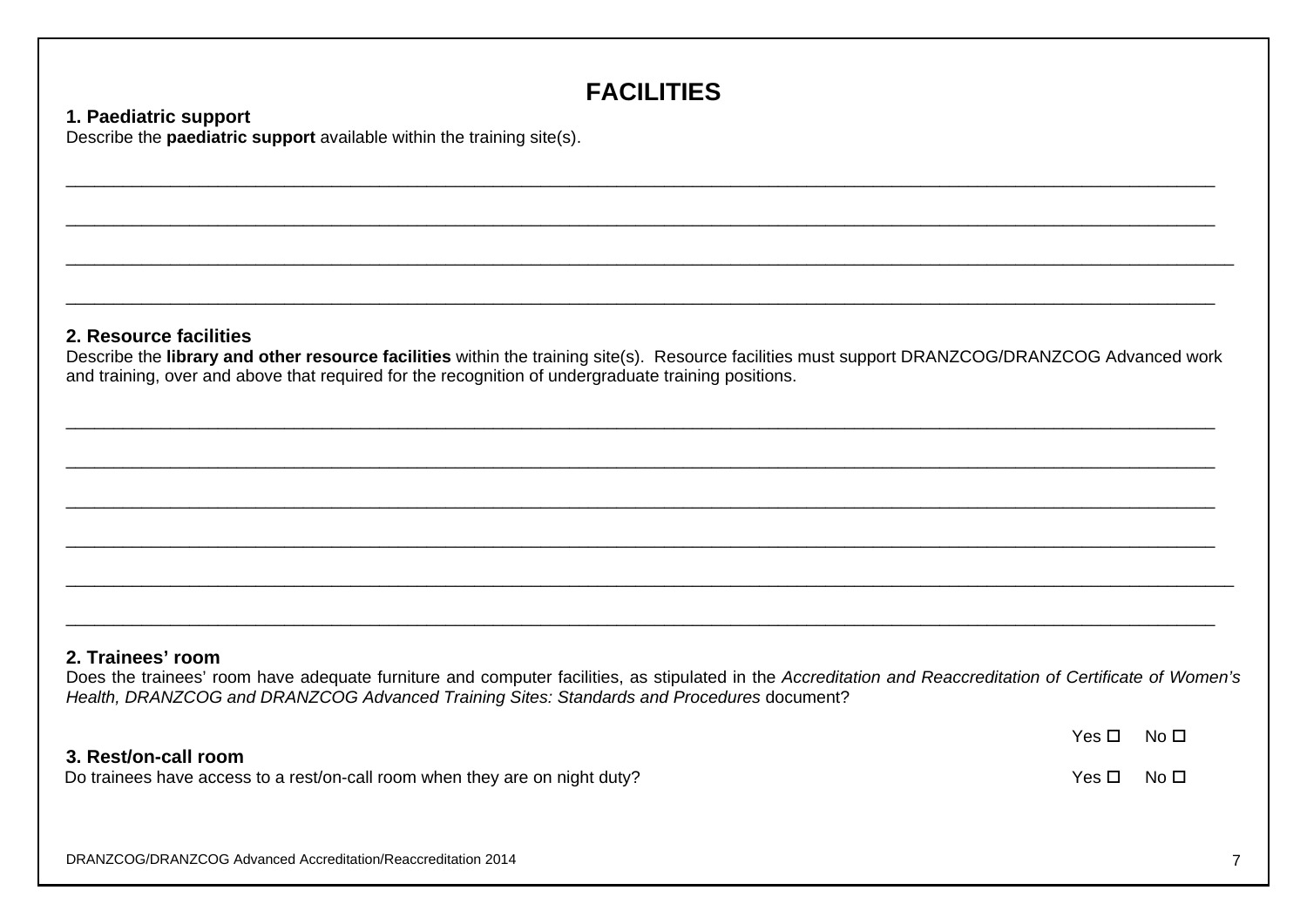# **ACTIVITIES**

## 1. GP Obstetrician Presence

Describe the extent of GP obstetrician presence at the training site(s), if any:

| Name of training site(s) | Extent of GP obstetrician presence at site (if any) |
|--------------------------|-----------------------------------------------------|
| Training Site 1:         |                                                     |
| Training Site 2:         |                                                     |
| Training Site 3:         |                                                     |
| Training Site 4:         |                                                     |

## 2. Quality Assurance program

Describe the Quality Assurance program in obstetrics and gynaecology within the training site(s) and the current or proposed involvement (as applicable) of DRANZCOG/DRANZCOG Advanced trainees in this program.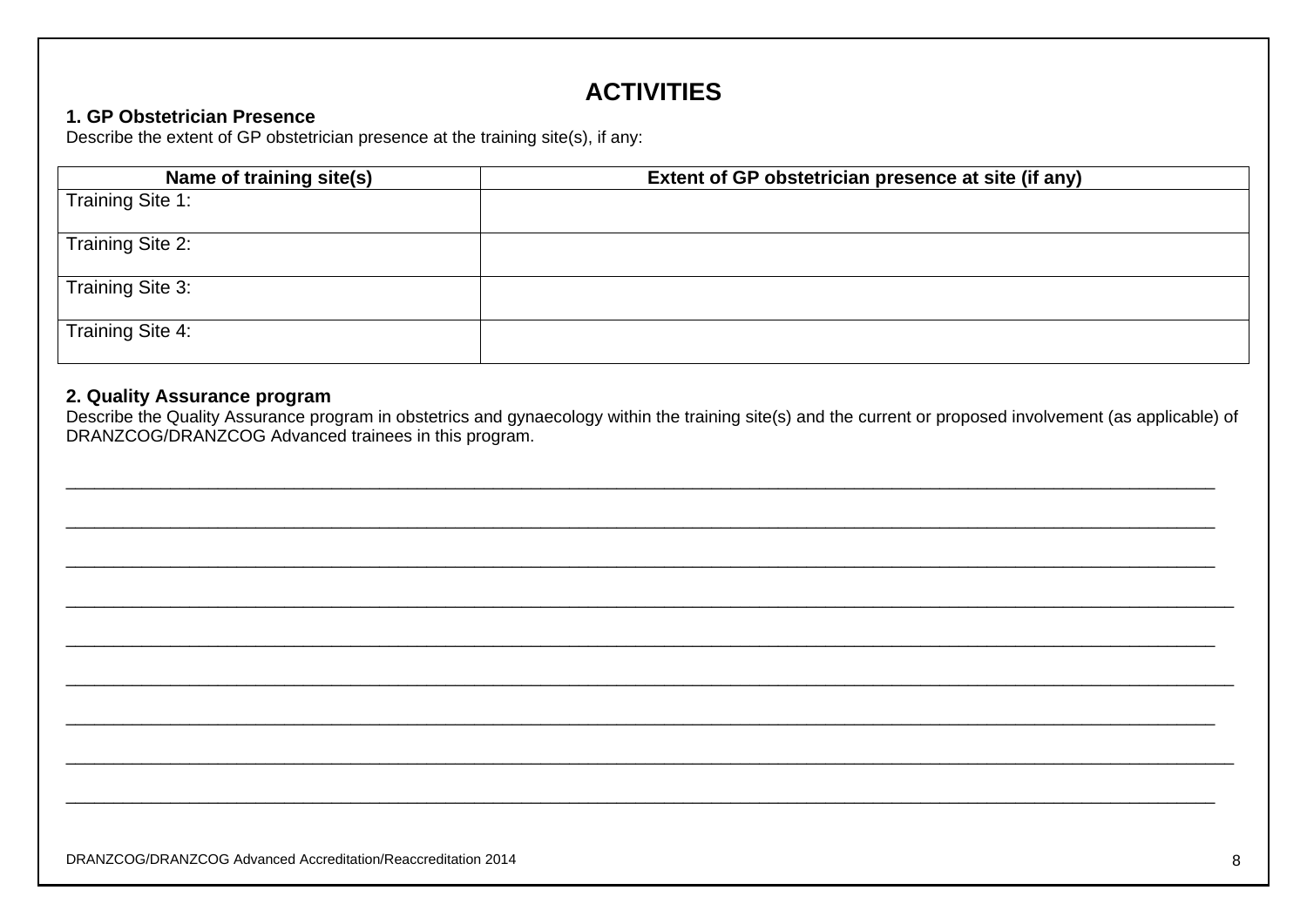## **3. Professional Development**

Describe the provision of professional development, including the details of suitably credentialed facilitators, in the following:

| <b>Professional Development</b>        | Offered on or off site? (please circle) | Details of suitably credentialed facilitator |
|----------------------------------------|-----------------------------------------|----------------------------------------------|
| Neonatal resuscitation                 | On site / off site                      |                                              |
| CPR of a pregnancy woman               | On site / off site                      |                                              |
| Management of obstetric<br>emergencies | On site / off site                      |                                              |

### **4. Educational program**

Provide details of the structured educational program in which DRANZCOG/DRANZCOG Advanced trainees participate or will participate (as applicable), including the following:

| <b>Activity</b>                                                                                            | <b>Details</b> |
|------------------------------------------------------------------------------------------------------------|----------------|
| Tutorials                                                                                                  |                |
| Journal club                                                                                               |                |
| Lectures                                                                                                   |                |
| Gynaecology clinic case<br>review                                                                          |                |
| Gynaecology teaching round                                                                                 |                |
| Perinatal morbidity/mortality<br>meetings<br>DRANZCOG/DRANZCOG Advanced Accreditation/Reaccreditation 2014 | 9              |
|                                                                                                            |                |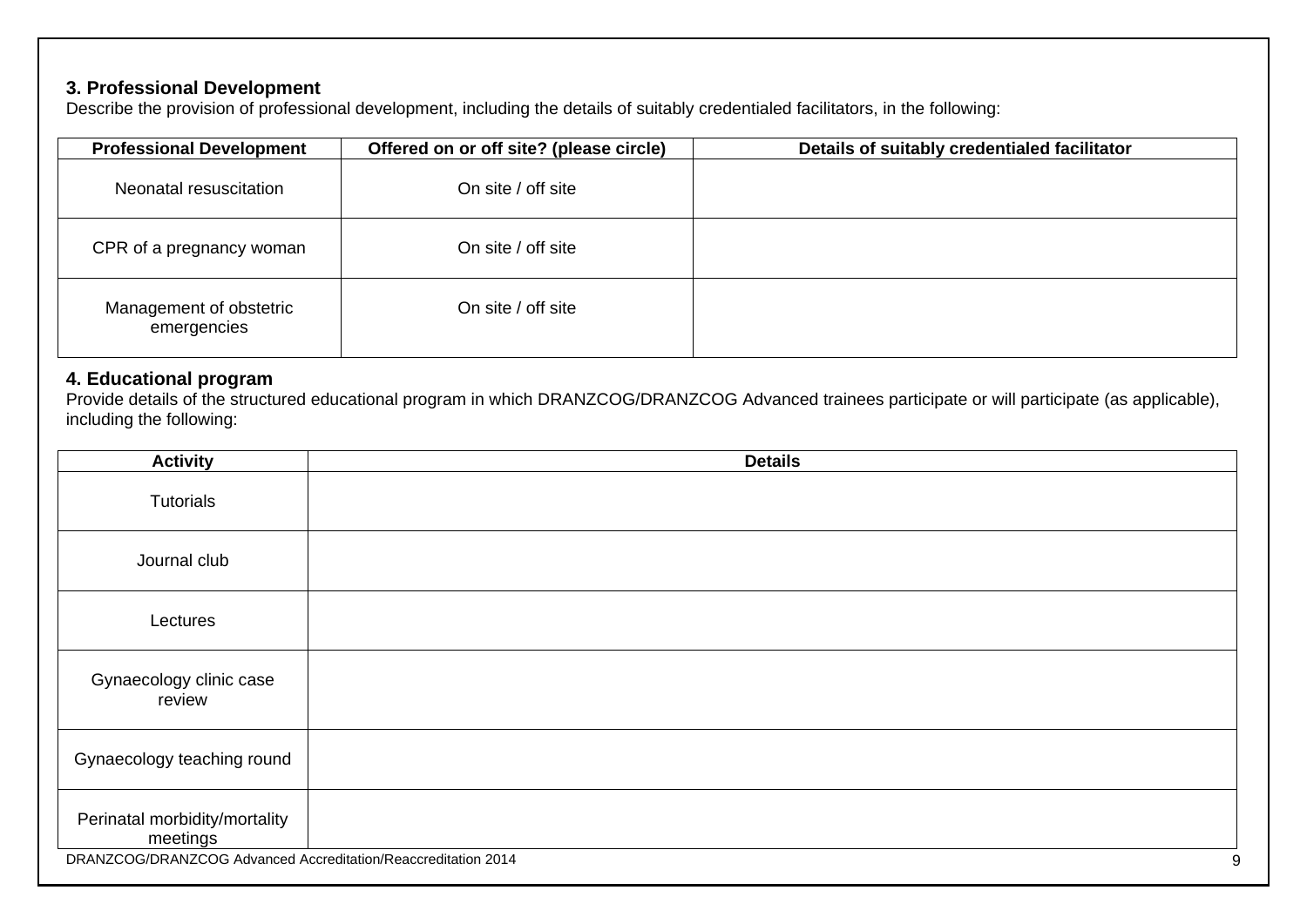| CTG meetings                                     |  |
|--------------------------------------------------|--|
| LUSCS & vaginal delivery<br>case review meetings |  |
| Intrapartum management<br>tutorials              |  |
| Other (please specify)                           |  |

### **5. Birthing suite handover**

Provide details of the birthing suite handover at the training site(s) and current or proposed DRANZCOG/DRANZCOG Advanced trainee involvement (as applicable).

| Details of birthing suite handover | DRANZCOG/DRANZCOG Advanced trainee involvement |
|------------------------------------|------------------------------------------------|
|                                    |                                                |
|                                    |                                                |
|                                    |                                                |
|                                    |                                                |
|                                    |                                                |
|                                    |                                                |
|                                    |                                                |
|                                    |                                                |
|                                    |                                                |
|                                    |                                                |
|                                    |                                                |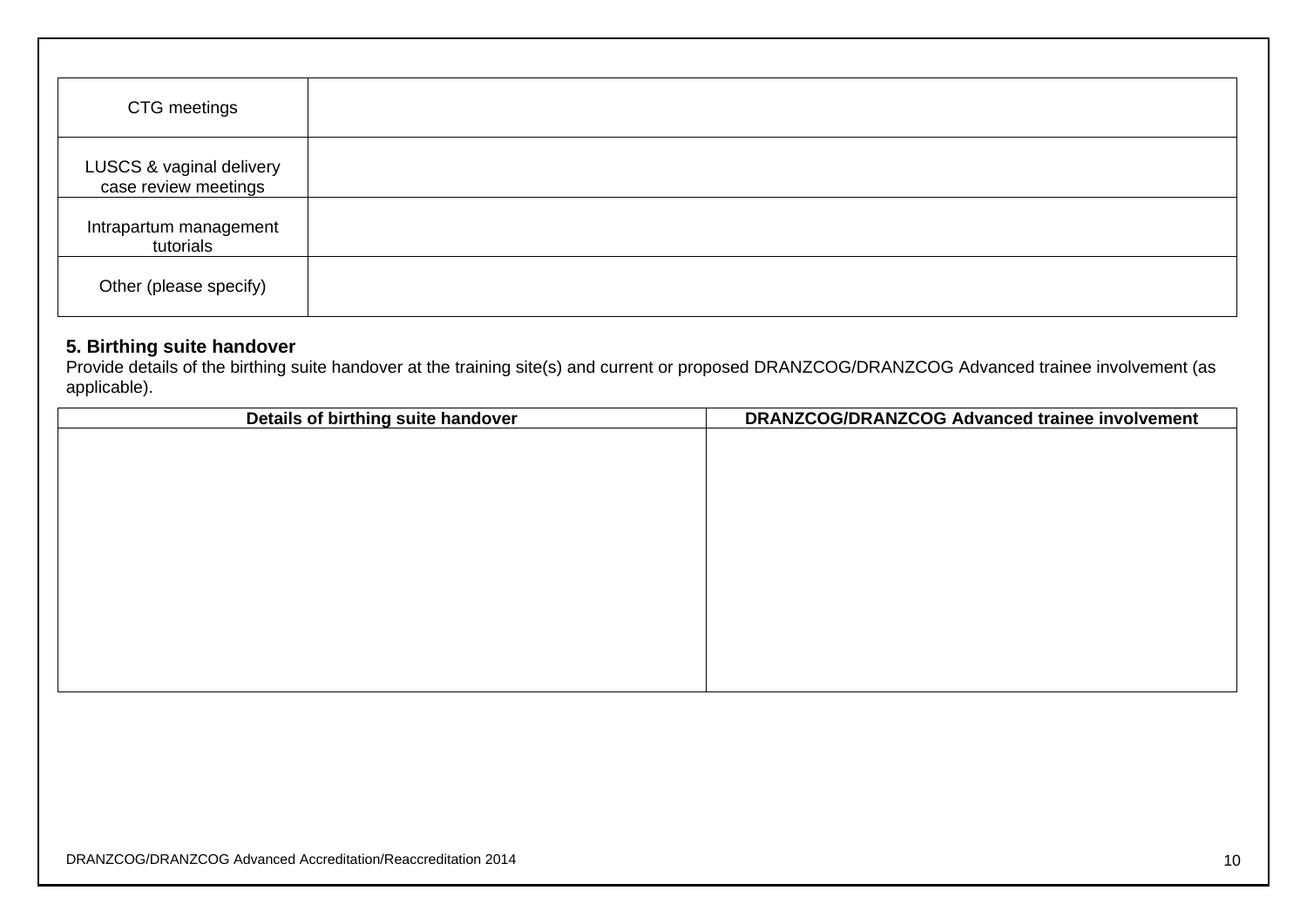## **6. Credentialing of procedures**

a) Describe the **credentialing process** conducted at the training site(s), as described in the *Accreditation and Reaccreditation of Certificate of Women's Health, DRANZCOG and DRANZCOG Advanced Training Sites: Standards and Procedures* document.

|                                              | b) Indicate which of the following procedures are covered in the credentialing process. |                                               |
|----------------------------------------------|-----------------------------------------------------------------------------------------|-----------------------------------------------|
| Management of labour and delivery $\Box$     | Management of first trimester miscarriage $\square$                                     | Dilatation and curettage $\square$            |
| Management of retained placenta $\square$    | Marsupialisation of Bartholin's cyst/abscess □                                          | Rotational vacuum delivery $\Box$<br>(D. ADV) |
| LUSCS <sub>D</sub><br>(D. ADV)               | Laparotomy for gynaecological emergencies $\Box$<br>(D. ADV)                            |                                               |
| Non-rotational vacuum delivery □<br>(D. ADV) | Hysteroscopy $\square$<br>(D. ADV)                                                      |                                               |